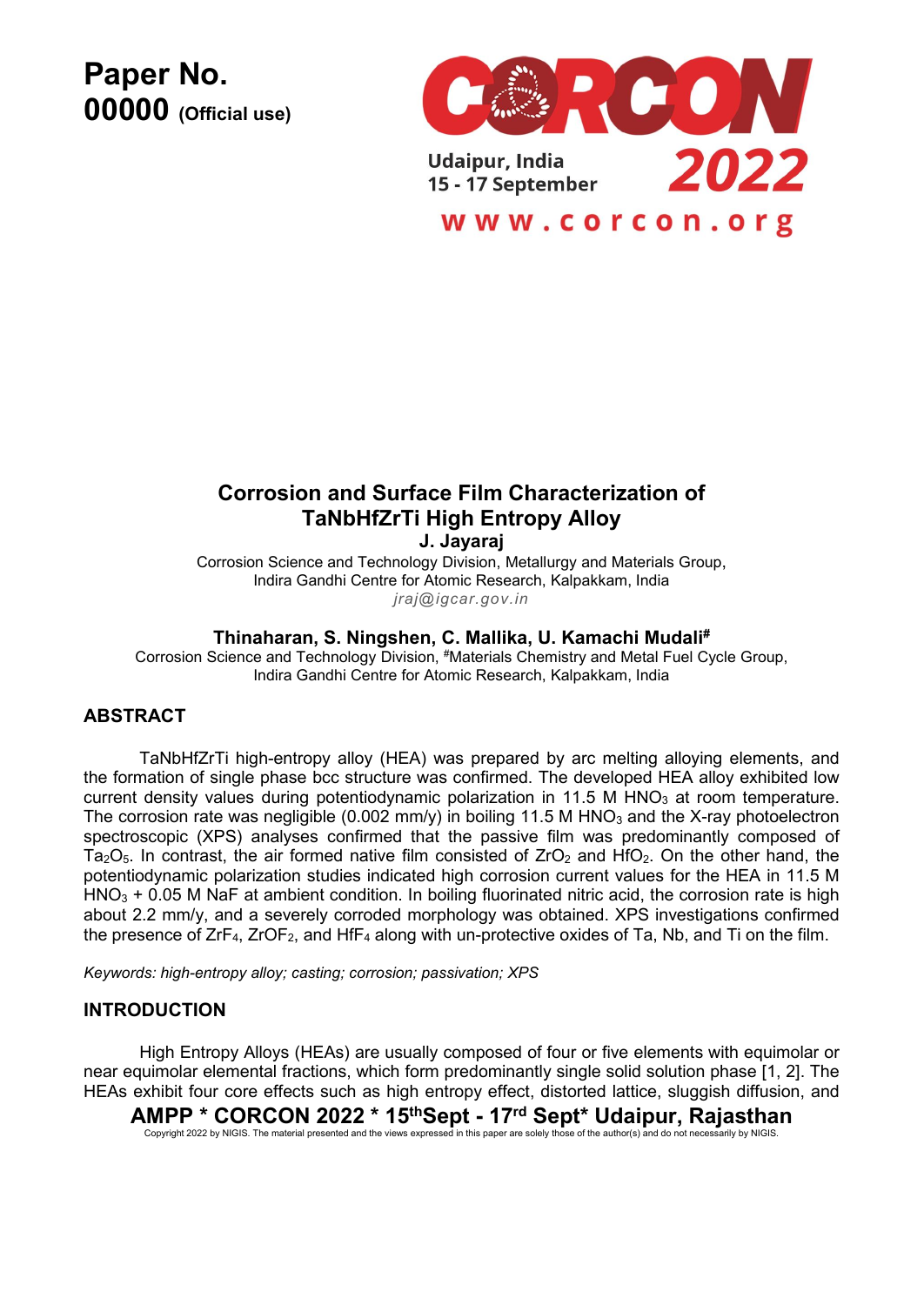cocktail effect [1, 2]. Owing to these effects, HEAs exhibit better mechanical, wear, corrosion resistance properties, and they also possess microstructural stability at high temperatures [1, 2]. Materials exhibiting excellent corrosion resistance, high strength and formability are desirable for the fabrication of dissolver components of reprocessing plant for the processing of spent nuclear fuels by aqueous route. Owing to the single phase structure as well as excellent mechanical and formability properties of TaNbHfZrTi HEA [3, 4], it can be considered as a candidate material for the fabrication of critical components in reprocessing plants. Thus, in the present study, the corrosion resistance performance of TaNbHfZrTi HEA was investigated in the processing media of boiling 11.5 M HNO<sub>3</sub>, and 11.5 M HNO<sub>3</sub> + 0.05 M NaF encountered in the reprocessing plant.

### **EXPERIMENTAL PROCEDURE**

The TaNbHfZrTi HEA was prepared using a vacuum arc melting of the high purity (99.99%) Ta, Nb, Hf, Zr, and Ti elements on the water-cooled copper hearth of the arc melting system. The ingot was melted at least five times and was flipped between each melting, for homogeneity. The arc melted TaNbHfZrTi ingot was characterized for phase analysis by X-ray Diffraction technique (XRD). The potentiodynamic polarization behavior of TaNbHfZrTi HEA in both 11.5 M HNO<sub>3</sub> and 11.5 M HNO $_3$  + 0.05 M NaF at room temperature, experiments were carried out using the electrochemical system with platinum and Ag/AgCl (3 M KCl) was used as counter and reference electrode, respectively, and at the scan rate of 0.00017 V/s. The corrosion rate of the TaNbHfZrTi HEA in 11.5 M HNO<sub>3</sub> and 11.5 M HNO<sub>3</sub> + 0.05 M NaF at boiling conditions (120 °C) was obtained using the test procedure described in ASTM A262 Practice C method [5]. The experiments were performed for five periods of 48 h (i.e. total exposure period of 240 h) with fresh solutions being used in each time. The surface morphology of the TaNbHfZrTi HEA samples subjected to weight loss studies was investigated using scanning electron microscopy (SEM). The X-ray photoelectron spectroscopic (XPS) was employed to analyze the surface chemistry of TaNbHfZrTi HEA before and after the corrosion studies.

#### **RESULTS**

The XRD pattern of the as-cast, TaNbHfZrTi sample is shown in Fig. 1 matched with body centered cubic (bcc) phase with the corresponding planes of (110), (200) and (211). The SEM micrograph inset of Fig. 1 revealed a typical dendrite microstructure for the as-cast TaNbHfZrTi HEA. Figure 2 shows the potentiodynamic polarization behavior of TaNbHfZrTi HEA in 11.5 M HNO<sub>3</sub>, and 11.5 M HNO<sub>3</sub> + 0.05 M NaF and using Tafel extrapolation method the corrosion potential,  $E_{corr}$  and corrosion current density I<sub>corr</sub> were obtained. The E<sub>corr</sub> values were about 0.68 and 0.12 V, and the  $I_{corr}$  values were 0.2 and 2.1  $A/cm<sup>2</sup>$ , respectively in nitric and fluorinated nitric acid. The low  $I_{corr}$ value indicated the high corrosion resistance of the TaNbHfZrTi HEA in nitric acid. The shift in the  $E_{\text{corr}}$  value to the active region, resulting in higher  $I_{\text{corr}}$  value is due to the high electronegativity and aggressive nature of fluoride ions. In a recent study, when the TaNbHfZrTi HEA was polarized until 2 V in nitric acid medium exhibited an un-attacked surface whereas in fluorinated nitric acid a slightly attacked with flaky morphology was observed [6]. Thus, it was inferred that the TaNbHfZrTi HEA exhibited a passive and pseudo-passive behavior, respectively in 11.5 M HNO<sub>3</sub> and 11.5 M  $HNO<sub>3</sub> + 0.05 M NaF$  medium at room temperature [6]. An insignificant corrosion rate of 0.002 mm/y and an un-attacked surface morphology (Fig. 3a) was obtained for TaNbHfZrTi HEA in 11.5 M HNO<sub>3</sub> at boiling condition (120 °C) for 240 h.

**AMPP \* CORCON 2022 \* 15 thSept - 17 rd Sept\* Udaipur, Rajasthan** Copyright 2022 by NIGIS. The material presented and the views expressed in this paper are solely those of the author(s)and do not necessarily by NIGIS.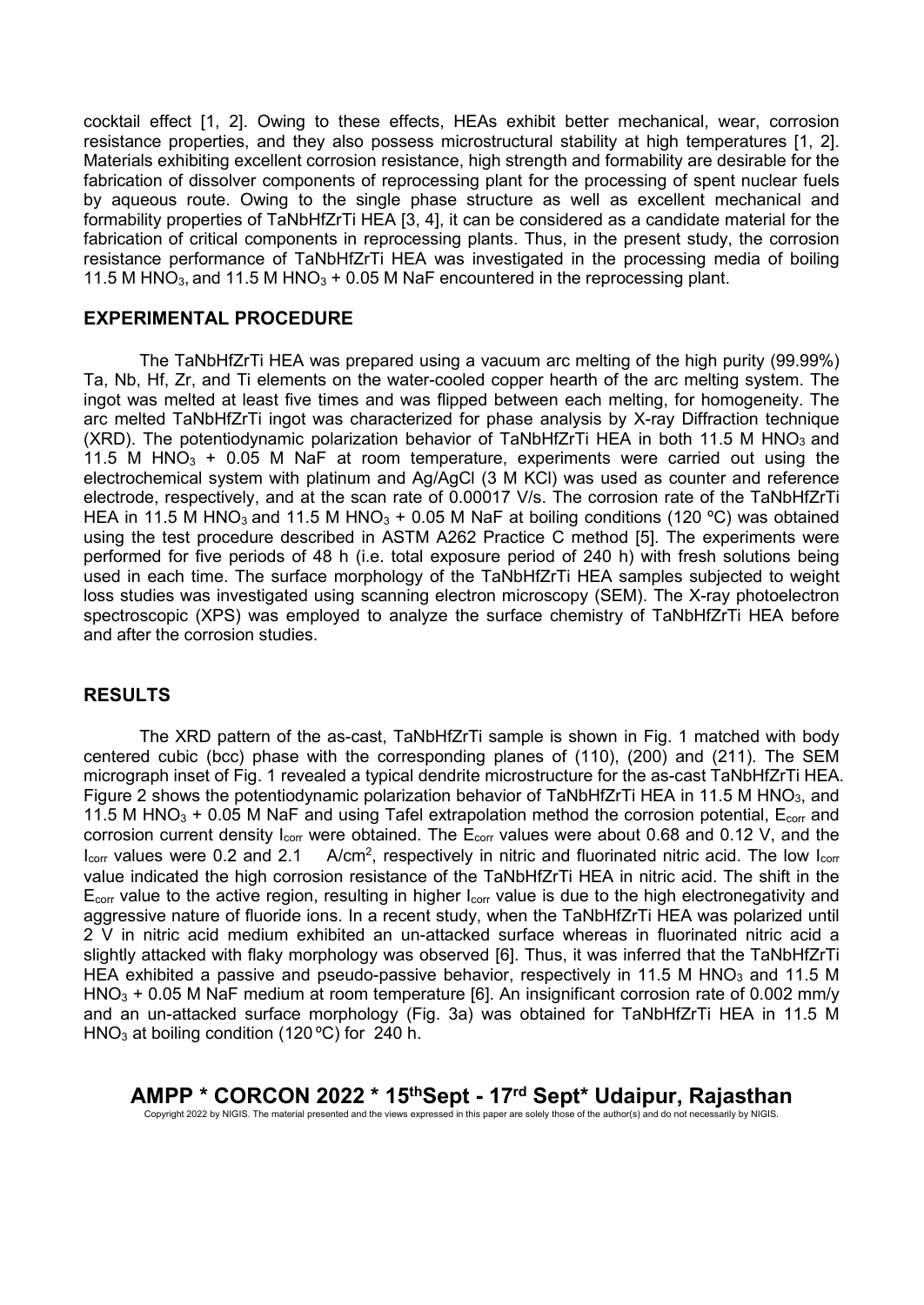

**Figure 1: XRD and SEM microstructure of the TaNbHfZrTi HEA**



**Figure 2: Potentiodynamic polarization behavior of TaNbHfZrTi HEA in 11.5 M HNO<sup>3</sup> and 11.5 M HNO<sup>3</sup> + 0.05 M NaF at room temperature**

On the other hand in boiling fluorinated nitric acid, the corrosion rate is high about 2.2 mm/y for an exposure period of 48 h. The sample surface appeared to be loosely packed like powder resembling a "dry land of drought conditions" as shown in Fig. 3b. After removing the loosely bound powder

**AMPP \* CORCON 2022 \* 15 thSept - 17 rd Sept\* Udaipur, Rajasthan** Copyright 2022 by NIGIS. The material presented and the views expressed in this paper are solely those of the author(s)and do not necessarily by NIGIS.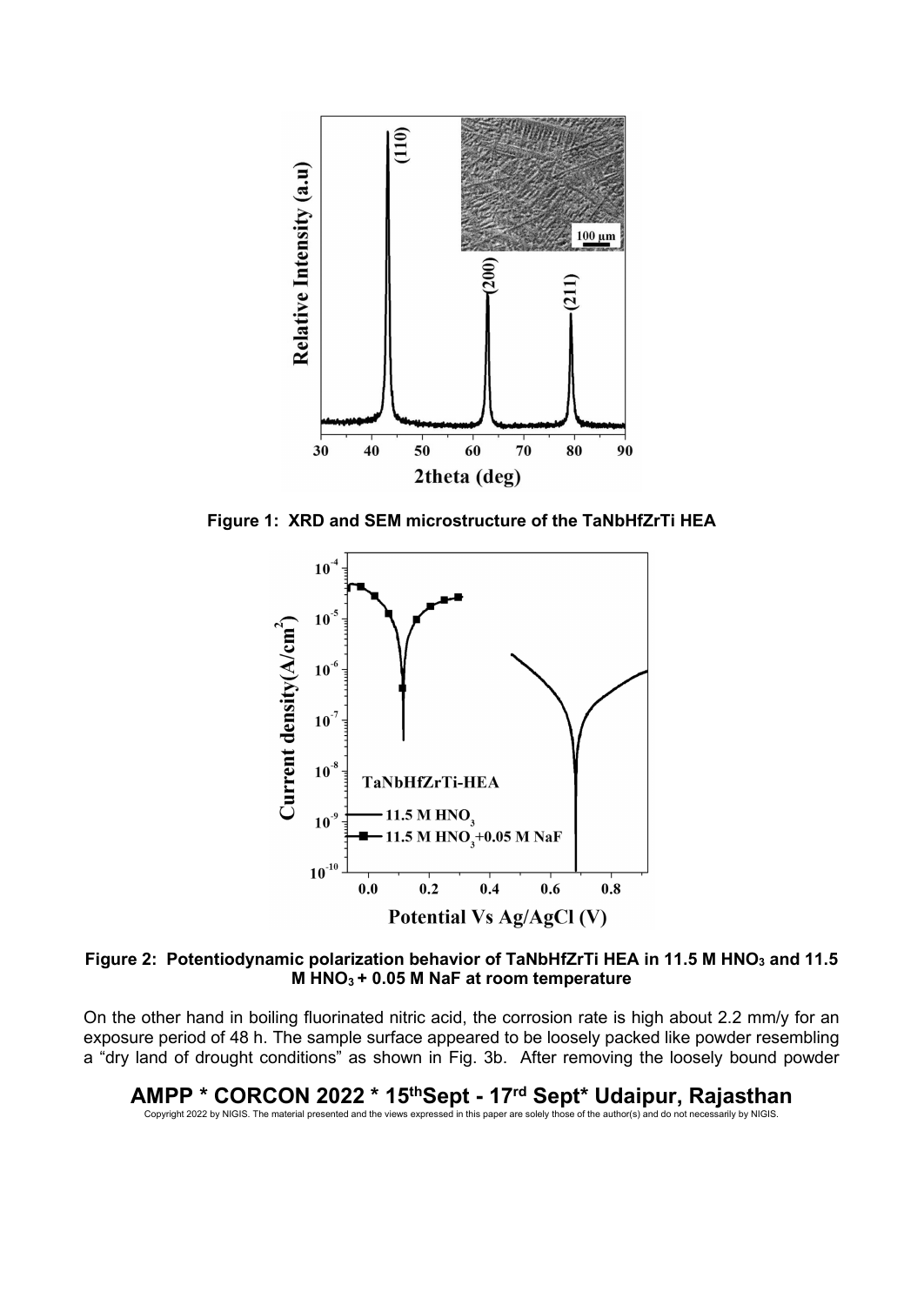using an adhesive tape, the underneath surface was predominantly smooth surface, as shown in Fig.3c. Thus the film formed in boiling fluorinated nitric acid was unstable and unprotective.



**Figure 3: SEM images of the TaNbHfZrTi HEA exposed to (a) boiling 11.5 M HNO<sup>3</sup> for 240 h (b-c) boiling 11.5 M HNO<sup>3</sup> + 0.05 M NaF for 48 h (b) top-surface; (c) underneath surface, obtained after removing the loosely adhered particles of the top-surface shown in (a)**

| Table 1: Oxide and metallic concentrations of native and passive film of TaNbHfZrTi HEA |
|-----------------------------------------------------------------------------------------|
|-----------------------------------------------------------------------------------------|

| Photo<br>electron             | Oxidation/<br>Chemical                      | Binding Energy (eV) |              | Atomic Concentration (%) |              |
|-------------------------------|---------------------------------------------|---------------------|--------------|--------------------------|--------------|
| lines                         | state                                       | Native film         | Passive film | Native Film              | Passive film |
| Та                            | $Ta^{5+}$ (Ta <sub>2</sub> O <sub>5</sub> ) | 27.2; 29            | 26.3; 28.2   | 7.3                      | 74           |
| $4f_{7/2}$ ; $4f_{5/2}$       | Та                                          | 22.1; 24            |              | 8.7                      |              |
| <b>Nb</b>                     | $Nb^{5+} (Nb_2O_5)$                         | 208.2; 210.9        | 207.3; 210.1 | 5.5                      | 12.8         |
| $3d_{5/2}$ ; $3d_{3/2}$       | Nb.                                         | 202.5; 205.3        |              | 14.1                     |              |
| Hf                            | $Hf^{4+}$ (HfO <sub>2</sub> )               | 17.9; 19.6          | 16.6; 18.2   | 13.1                     | 4.1          |
| $4f_{7/2}$ ; $4f_{5/2}$       | Ηf                                          | 14.4; 16.1          |              | 8.9                      |              |
| Zr                            | $Zr^{4+} (ZrO_2)$                           | 183.4; 185.7        | 182; 184.4   | 17.8                     | 4.9          |
| $3d_{5/2}$ ; $3d_{3/2}$       | Zr                                          | 178.9; 181.3        |              | 10.7                     |              |
| Ti<br>$2p_{3/2}$ ; $2p_{1/2}$ | $Ti^{4+}$ (TiO <sub>2</sub> )               | 459.6; 465.3        | 458.5; 464.6 | 5.1                      | 4.1          |
|                               | $Ti^{3+}$ (Ti <sub>2</sub> O <sub>3</sub> ) | 457.7; 463.5        |              | 3.5                      |              |
|                               |                                             | 454.1; 459.5        |              | 5.3                      |              |

 $\mathsf{AMPP}~^\star$   $\mathsf{CORCON}~2022~^\star~15^\text{th} \text{Sept}$  –  $17^\text{rd}~\text{Sept}^\star$  Udaipur, Rajasthan copyright 2022 by NIGIS. The material presented and the views expressed in this paper are solely those of the author(s) and do not necessa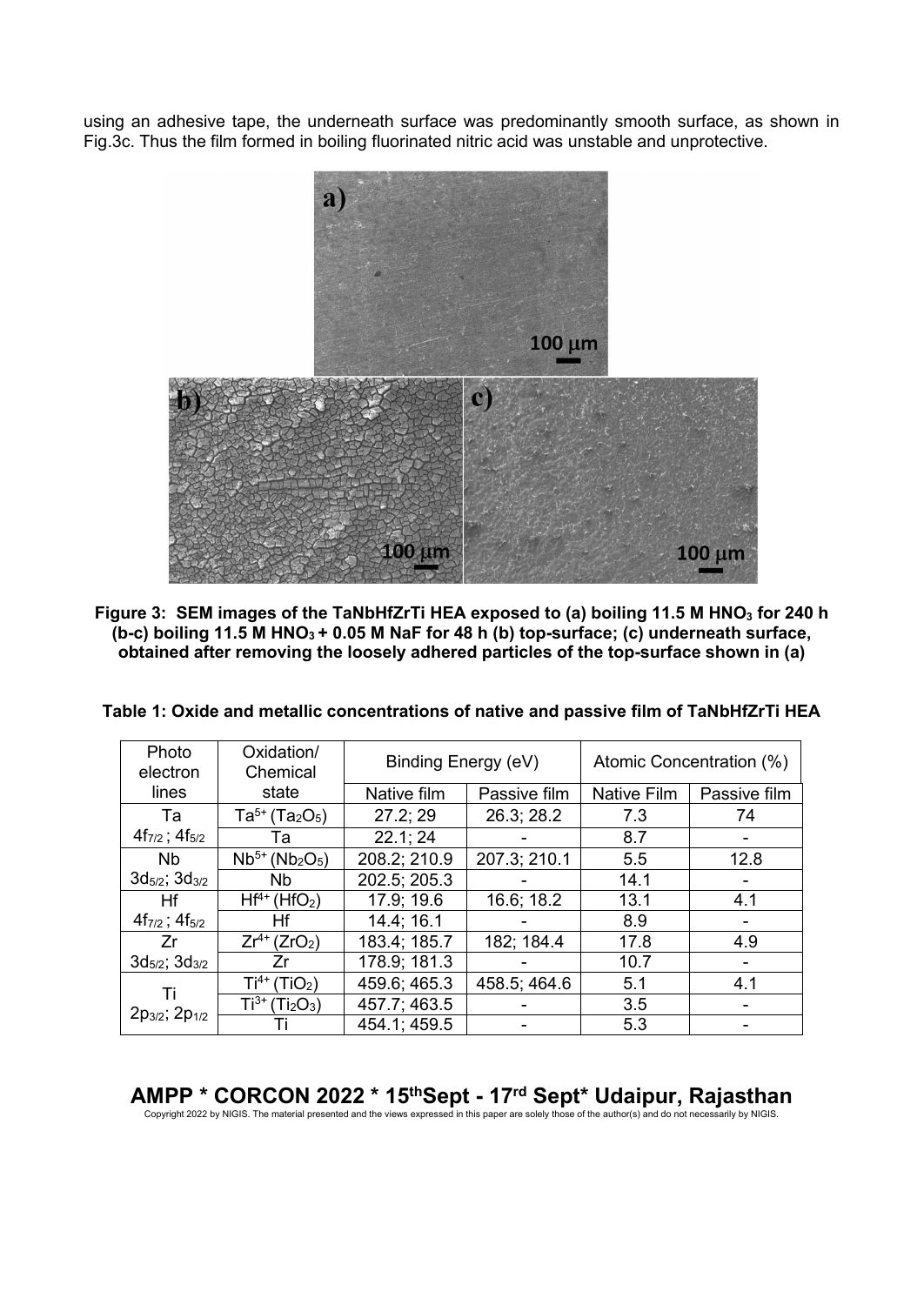Detailed XPS spectra of TaNbHfZrTi HEA exposed to nitric and fluorinated nitric acid was reported elsewhere [6]. As shown in Table 1, the XPS analysis of the air-formed native film of TaNbHfZrTi HEA predominantly composed of  $ZrO<sub>2</sub>$  and  $HfO<sub>2</sub>$ . Apart from oxide states, a total metallic concentration of about 47.7% was present. Further, it could be confirmed from Table 1 that the passive film formed in boiling nitric acid for 240 h was significantly enriched with  $Ta_2O_5$ , followed by  $Nb<sub>2</sub>O<sub>5</sub>$ . Unlike the native film, the surface of the passive film was completely in oxide state, and metallic states were not observed. The formation of the most stable oxides of the alloying elements of the TaNbHfZrTi HEA, with the calculated standard Gibbs energies of reaction at the boiling temperature of nitric acid (120 ºC) are given in Eqs. (1) - (5)

$$
\begin{array}{c}\n(1) \\
(2) \\
(3) \\
(4) \\
(5)\n\end{array}
$$

From Eqs. (1) to (5) that the most negative value for is for Ta $_2\mathrm{O}_5$  which implies that formation of Ta<sub>2</sub>O<sub>5</sub> is highly favorable and followed by  $Nb<sub>2</sub>O<sub>5</sub>$ , HfO<sub>2</sub>, ZrO<sub>2</sub> and TiO<sub>2</sub>, which is consistent with the XPS results. For the sample exposed to boiling fluorinated nitric acid for 48 h, the XPS analysis (Table 2) of the surface corresponding to Fig. 3b was predominantly composed of Ta<sub>2</sub>O<sub>5</sub>, Nb<sub>2</sub>O<sub>5</sub>, and TiO<sub>2</sub>, whereas the underneath surface (Fig.3c) consisted of the stable and lower oxidation states of Ta, Nb, Ti, Zr, and Hf. The absence of  $HfO<sub>2</sub>$  and  $ZrO<sub>2</sub>$  and the presence of  $HfF<sub>4</sub>$ ,  $ZrOF<sub>2</sub>$ , and  $ZrF_4$  in the underneath surface was confirmed by XPS analysis.

#### **Table 2: Concentrations of the oxide, fluoride and metallic states of TaNbHfZrTi HEA when exposed to boiling fluorinated nitric acid for 48 h**

| Photo                                       | Oxidation/                                  | Binding Energy (eV) |                       | Atomic Concentration (%) |                       |  |
|---------------------------------------------|---------------------------------------------|---------------------|-----------------------|--------------------------|-----------------------|--|
| electron<br>lines                           | Chemical state                              | <b>Top Surface</b>  | Underneath<br>Surface | Top<br>Surface           | Underneath<br>Surface |  |
| Ta<br>$4f_{7/2}$ ; $4f_{5/2}$               | $Ta^{5+}$ (Ta <sub>2</sub> O <sub>5</sub> ) | 26.3; 28.2          | 26.7; 28.6            | 51.6                     | 22.2                  |  |
|                                             | $Ta^{4+}$ (TaO <sub>2</sub> )               |                     | 25.1; 27              | ۰                        | 5                     |  |
|                                             | $Ta^{2+}$ (TaO)                             |                     | 23.6; 25.6            | -                        | 3.8                   |  |
|                                             | Та                                          |                     | 22.4; 24.4            | -                        | 1.1                   |  |
| <b>Nb</b><br>$3d_{5/2}$ ; $3d_{3/2}$        | $Nb5+ (Nb2O5)$                              | 207.4; 210.1        | 207.9; 210.6          | 34.7                     | 11.3                  |  |
|                                             | $Nb4+ (NbO2)$                               |                     | 205.9; 208.7          | -                        | 9                     |  |
|                                             | $Nb2+ (NbO)$                                |                     | 204.4; 207            | -                        | 11.2                  |  |
| <b>Hf</b><br>$4f_{7/2}$ ; $4f_{5/2}$        | $Hf^{4+}$ (HfF <sub>4</sub> )               |                     | 18.1; 19.7            |                          | 9                     |  |
| Zr<br>$3d_{5/2}$ ; $3d_{3/2}$               | $Zr^{4+}$ (ZrO <sub>2</sub> )               |                     | 183.2; 185.6          |                          | 6.3                   |  |
|                                             | $Zr^{4+}$ (ZrOF <sub>2</sub> )              |                     | 184; 186.4            |                          | 4.6                   |  |
|                                             | $Zr^{4+}$ (ZrF <sub>4</sub> )               |                     | 185.7; 188.2          |                          | 1.2                   |  |
| Τi<br>2p <sub>3/2</sub> ; 2p <sub>1/2</sub> | $\mathsf{Ti}^{4+}$<br>(TiO <sub>2</sub> )   | 459; 464.8          | 459.3; 465            | 13.7                     | 7.5                   |  |
|                                             | $Ti^{3+}$ (Ti <sub>2</sub> O <sub>3</sub> ) |                     | 457.7; 463.3          | -                        | 5.6                   |  |
|                                             | $Ti2+ (TiO)$                                |                     | 456; 461.7            |                          | 2.2                   |  |

The formation of Ti-F, Ta-F and Nb-F states were not observed indicating that they were not formed at all. The formation of un-protective lower oxidation states such as Ta $^{4+}$  (TaO $_2$ ), Ta $^{2+}$  (TaO), Nb $^{4+}$ (NbO<sub>2</sub>), Nb<sup>2+</sup> (NbO), Ti<sup>3+</sup> (Ti<sub>2</sub>O<sub>3</sub>) and Ti<sup>2+</sup> (TiO) and the HfF<sub>4</sub>, ZrOF<sub>2</sub> and ZrF<sub>4</sub> were responsible for

**AMPP \* CORCON 2022 \* 15 thSept - 17 rd Sept\* Udaipur, Rajasthan**

Copyright 2022 by NIGIS. The material presented and the views expressed in this paper are solely those of the author(s)and do not necessarily by NIGIS.